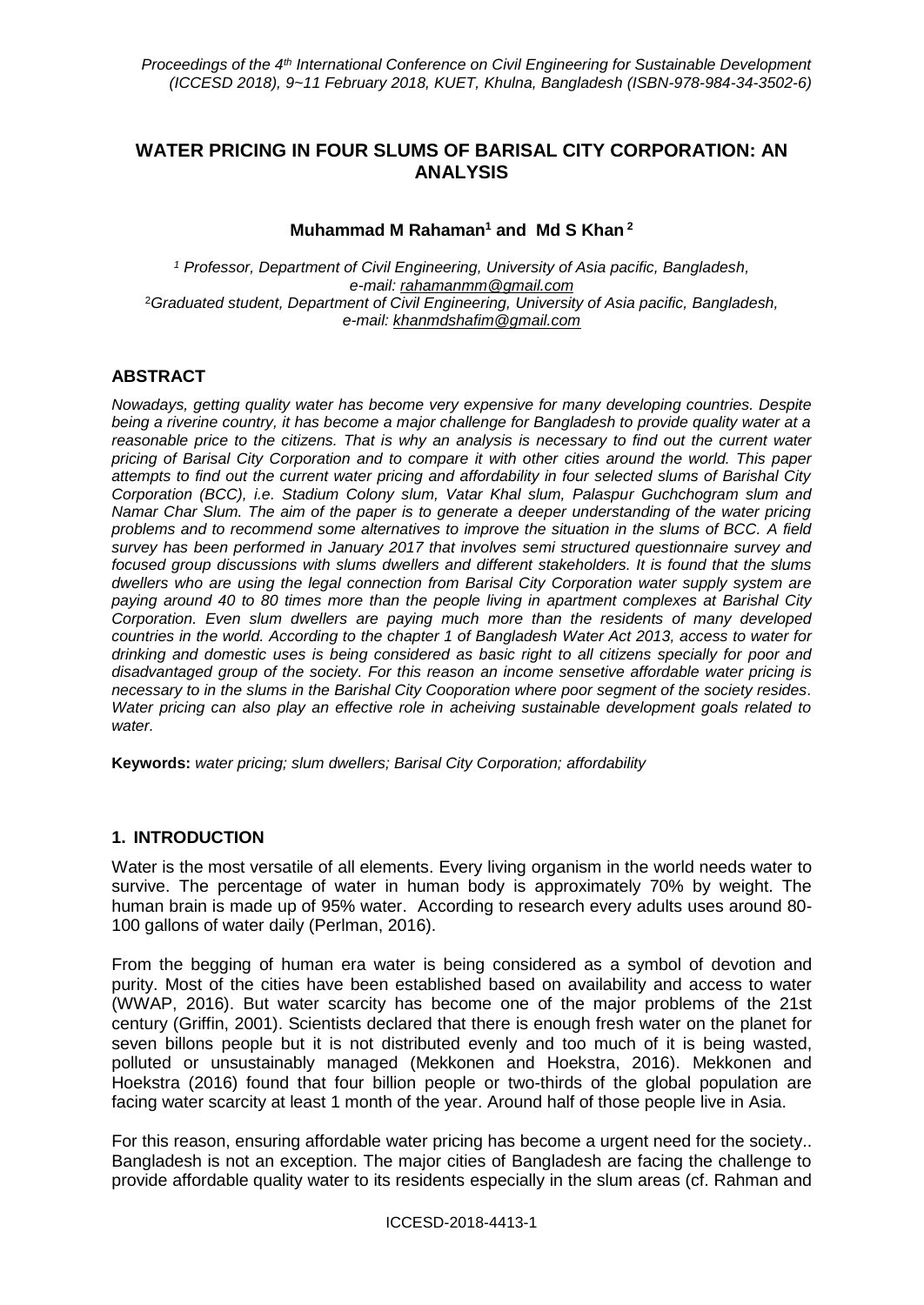Ahmed, 2016; UN-Habitat, 2003). This study focuses on the current water pricing in the slum areas of one of the major cities of Bangladesh, Barishal City Corporation.

The objectives of this study are as follows

- To find out the water pricing in four selected slums of Barishal City Corporation (BCC);
- To find out what percentage of income the slum dwellers are spending for water;
- To compare the water pricing in selected slums of BCC with other cities in the world.

### **2. METHODOLOGY**

In Barisal City Corporation, there are around 137 slums with a population of 38,736. Among these 137 slums, this study focused on four major slums namely Stadium Colony Slum, Vatar Khal Slum, Palaspur Guchchhogram Slum and Namar Char Slum.

For the study a questionnaire survey has been conducted on January 2017 at Barisal City Corporation. Data have been collected through focus group discussions with the slums dwellers in the study area. Secondary data has been collected from journal articles, books, relevant databases and government and non-governmental organizations.

# **3. ANALYSIS AND RESULTS**

#### **3.1 Water pricing in the selected slums**

The selected study slums are located near the main river of Barisal, namely, Kirtankhola. These four slums consists of total of 3151 households with 10458 residents. Table 1 presents the basic information about the study area.

| <b>Survey Area</b>   | <b>Household</b> | <b>Population</b> | Sources of water                          |
|----------------------|------------------|-------------------|-------------------------------------------|
| Stadium colony Slum  | 756              | 1588              | tube well and river water                 |
| Vatar Khal Slum      | 346              | 1206              | tube well, river and BCC connection water |
| Palaspur G.Gram Slum | 1898             | 7116              | tube well, river and BCC connection water |
| Namar Char Slum      | 151              | 549               | tube well and river water                 |
|                      |                  |                   | $\overline{\phantom{a}}$                  |

|  |  | Table 1: Basic information about the study area |  |  |  |  |
|--|--|-------------------------------------------------|--|--|--|--|
|--|--|-------------------------------------------------|--|--|--|--|

(Source: BBS, 2014)

In the slums of Barisal City Corporation, the availability and affordability of legal connection is out of reach of the slum dwellers. The slum dwellers mainly rely on tube well water as well as river water for their daily drinking and domestic needs. It is observed that Barisal City Corporation (BCC) does not supply water to its resident in quantity basis. BCC charges BDT 200 (0.75 inch pipe diameter) per month for a residential connection with a onetime installation cost of BDT 6900. In this circumstance, the apartment complex residents install a single connection line for the whole building where almost 10-20 families reside. On the other hand, the slum dwellers take a connection line for 2-5 families, which generate a huge discrimination in terms of money spent for water in between the people of apartment complex and the slum dwellers

The slum dwellers of BCC are suffering a lot due to lack of water. They do not get clean and safe water in most of the cases. From the field survey, it is found that people from the apartment complex spend only 1.7 BDT for 1000 litres water and the slum dwellers of Vatarkhal and Palaspur Guchchhogram spend around 40.42 BDT and 78.6 BDT. By discussing with the slum dwellers, it is found that they are willing to take the connection from BCC but the installation cost and monthly cost is very high for them. Table 2 shows the current water pricing and residents' willing to pay for (1000 litres water) in selected slums in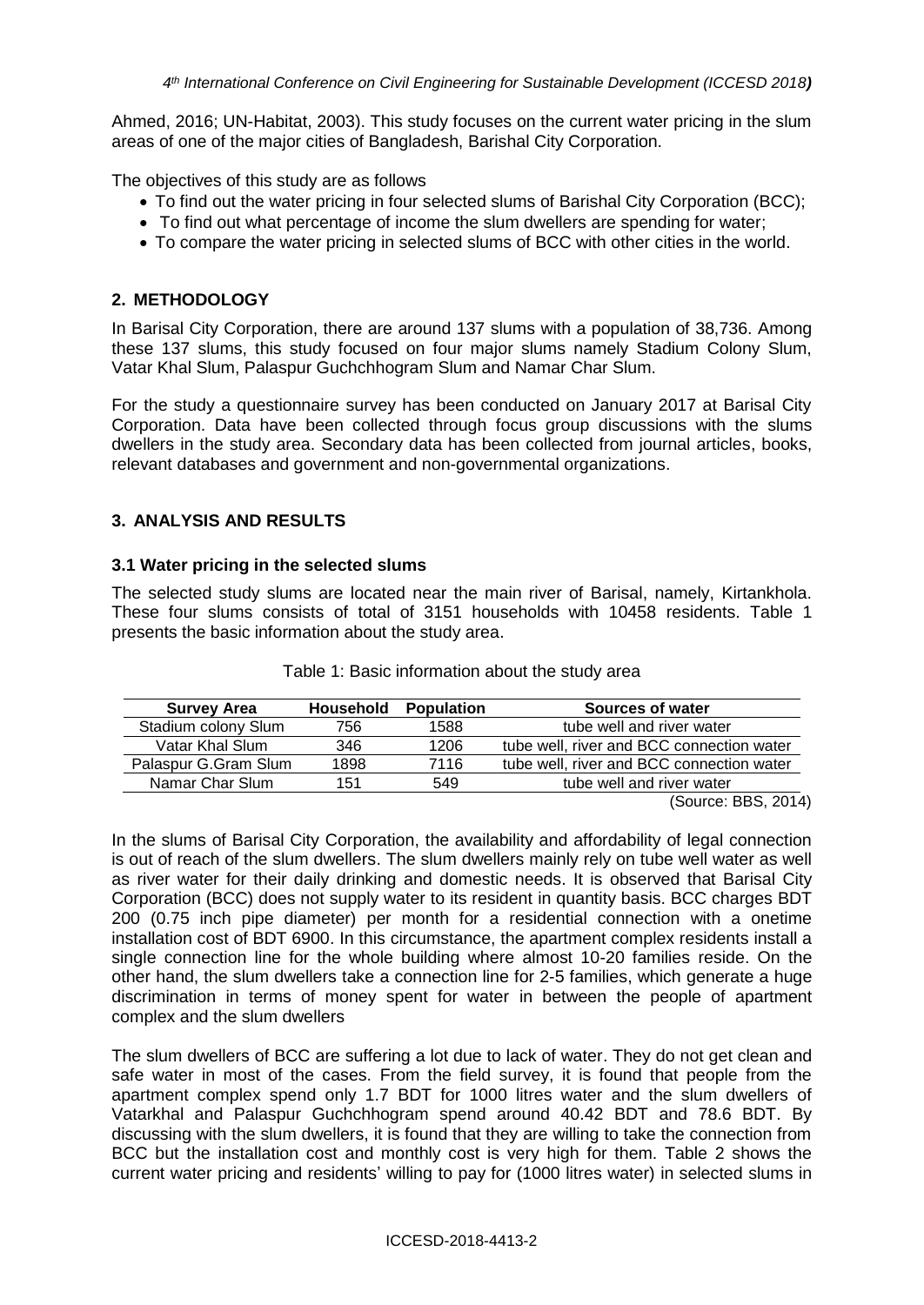Barisal City Corporation. And table 3 shows the percentage of income spent for water in selected slums in Barisal City Corporation.

Table 2: Current price and Resident's willing to pay for (1000 litres water) different slums in BCC

| Name of slums                     | <b>Current water price</b><br>(BDT/1000 litres) | Resident's willingness to pay<br>(BDT/1000 litres) |
|-----------------------------------|-------------------------------------------------|----------------------------------------------------|
| Stadium colony Slum               |                                                 | 69.04                                              |
| Vatar Khal Slum (legal)           | 40.42                                           | 24.73                                              |
| Vatar Khal Slum (illegal)         |                                                 | 50.86                                              |
| Palaspur G.Gram Slum<br>(legal)   | 78.6                                            | 38.22                                              |
| Palaspur G.Gram Slum<br>(illegal) |                                                 | 32.7                                               |
| Namar Char Slum                   |                                                 | 55.3                                               |

It is quite surprising that the slum dwellers are spending high amount of their income percentage for water rather than the residents of apartment complex.

Table 3: Income percentage spent for water at different slums in BCC

|    |       |                | Stadium colony Slum Vatar Khal Slum Palaspur G.Gram Slum Namar Char Slum |         |    |
|----|-------|----------------|--------------------------------------------------------------------------|---------|----|
|    | Legal | <b>Illegal</b> | Legal                                                                    | illegal |    |
| ገ% | 1.64% | $0\%$          | $1.24\%$                                                                 | 0%      | 0% |

### **3.2 Water pricing in different cities**

The cost of supplying water varies significantly between western and developing nations, but prices are rising all around the world (Rahaman and Varis, 2005). Africa and Asia have the highest rate of urbanization and the continued growth of cities has not kept up with the increase in population. This has put even more pressure on the existing water supply and it leaves many people, particularly those in the slums, without access to safe drinking water. Among 160 million people of Bangladesh, around 4 million people do not have safe water and 2.2 million of them living in slums. According to Census of Slum Areas and Floating Population 2014, 97.25% slum dwellers in BCC use tubewell water and only 2.39% people use the tap water from BCC (BCC, 2016).

In figure 1, a comparison of water tariffs in Dhaka Water Supply and Sanitation Authority (Dhaka WASA), Barisal City Corporation and the four selected slums in BCC are shown. It reveals that the slum dwellers in the study area of BCC are paying a very high amount (around 40 to 80 times) for water in comparison to the city dwellers residing in apartment complex of BCC. This is an injustice to the slums dwellers considering their economic condition. This discrimination is happening because BCC do not have quantity based water supply system. This system needs to be improved for bringing a proper balance between the slum dwellers and the residents of apartment complex.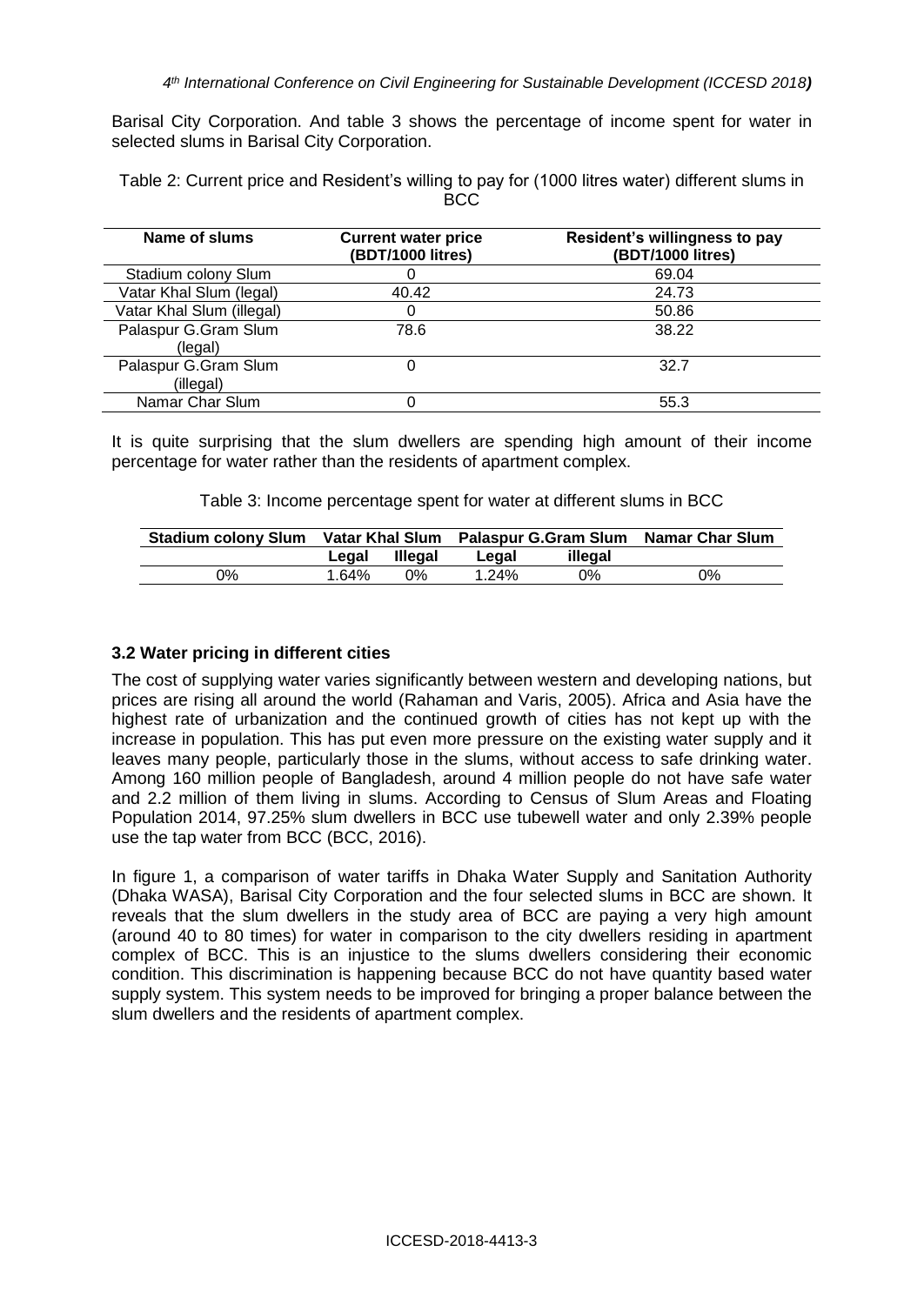

Figure 1: Water tariff per 100 litres in different slums and cities Source: Rahman and Ahmed, 2016

Rahaman and Ahmed (2016) conducted a similar study in three slums of Dhaka City, namely, Koral slum, Godown slum and Tejgaon Slum. Figure 2 shows the water pricing n the selected slums of BCC and three slums in Dhaka. The water pricing in Palashpur Guchchhogram Slum of Barisal City Corporation is around BDT 78.6. Only slum dwellers in Korail slum of Dhaka are paying higher than that amount.



Figure 2: Water tariffs in selected slums of Dhaka City and Barishal City Source: Rahaman and Ahmed (2016)

Figure 3 provides a graphical representation of water pricing around the world and in the selected slums of BCC. Figure 3 shows that the slum dwellers of Barisal City Corporation are paying higher amount of money for water in comparison to many developed western countries.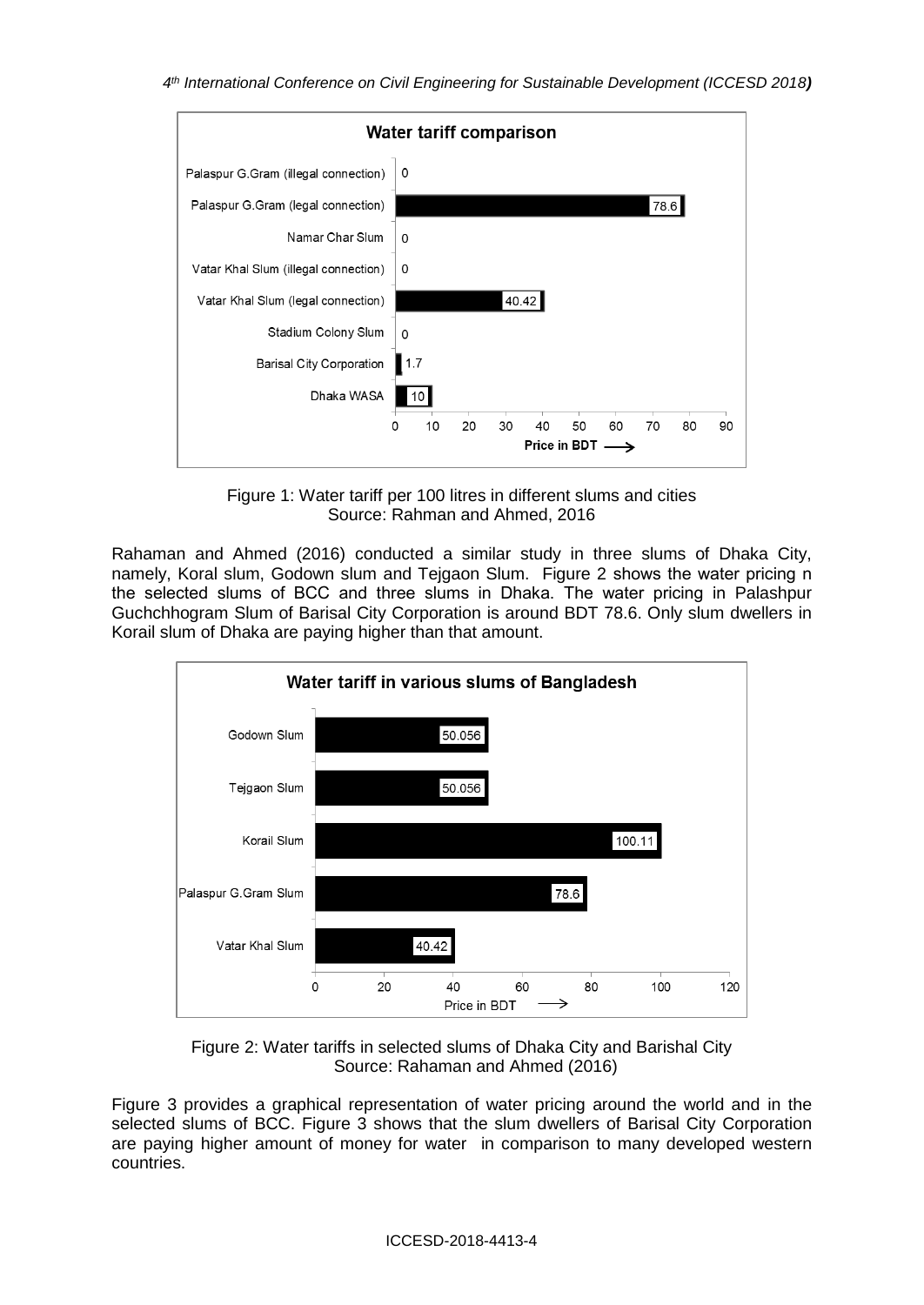

Figure 3: Water pricing per 1000 litres in selected countries Source: Rahaman and Ahmed, 2016

In most of the developed countries, the price of 1000 litres water is below 1 USD which is maximum 0.1% of their income (Rahaman and Ahmed, 2016; Olmstead et al, 2007), but residents in the selected slums of BCC are paying almost same or higher then those countries. Table 4 shows the water pricing in different countries around the world and in the selected slums in BCC.

| Country                         | Price (USD) | Price (Bdt) |
|---------------------------------|-------------|-------------|
| Germany                         | \$1.91      | 158.8165    |
| Denmark                         | \$1.64      | 136.366     |
| Belgium                         | \$1.54      | 128.051     |
| Netherlands                     | \$1.25      | 103.9375    |
| France                          | \$1.23      | 102.2745    |
| Uk And Northern Ireland         | \$1.18      | 98.117      |
| Italy                           | \$0.76      | 63.194      |
| Finland                         | \$0.69      | 57.3735     |
| Ireland                         | \$0.63      | 52.3845     |
| Sweden                          | \$0.58      | 48.227      |
| Spain                           | \$0.57      | 47.3955     |
| Usa                             | \$0.51      | 42.4065     |
| Australia                       | \$0.50      | 41.575      |
| South Africa                    | \$0.47      | 39.0805     |
| Canada                          | \$0.40      | 33.26       |
| Dhaka Wasa                      | \$0.12      | 9.978       |
| <b>Barisal City Corporation</b> | \$0.02      | 1.663       |
| Vatar Khal Slum                 | \$0.49      | 40.7435     |
| Palashpur Guchchhogram          | \$0.95      | 78.9925     |
| Slum                            |             |             |

Table 4: Water pricing (1000 L) in selected countries

Source: Rahaman and Ahmed, 2016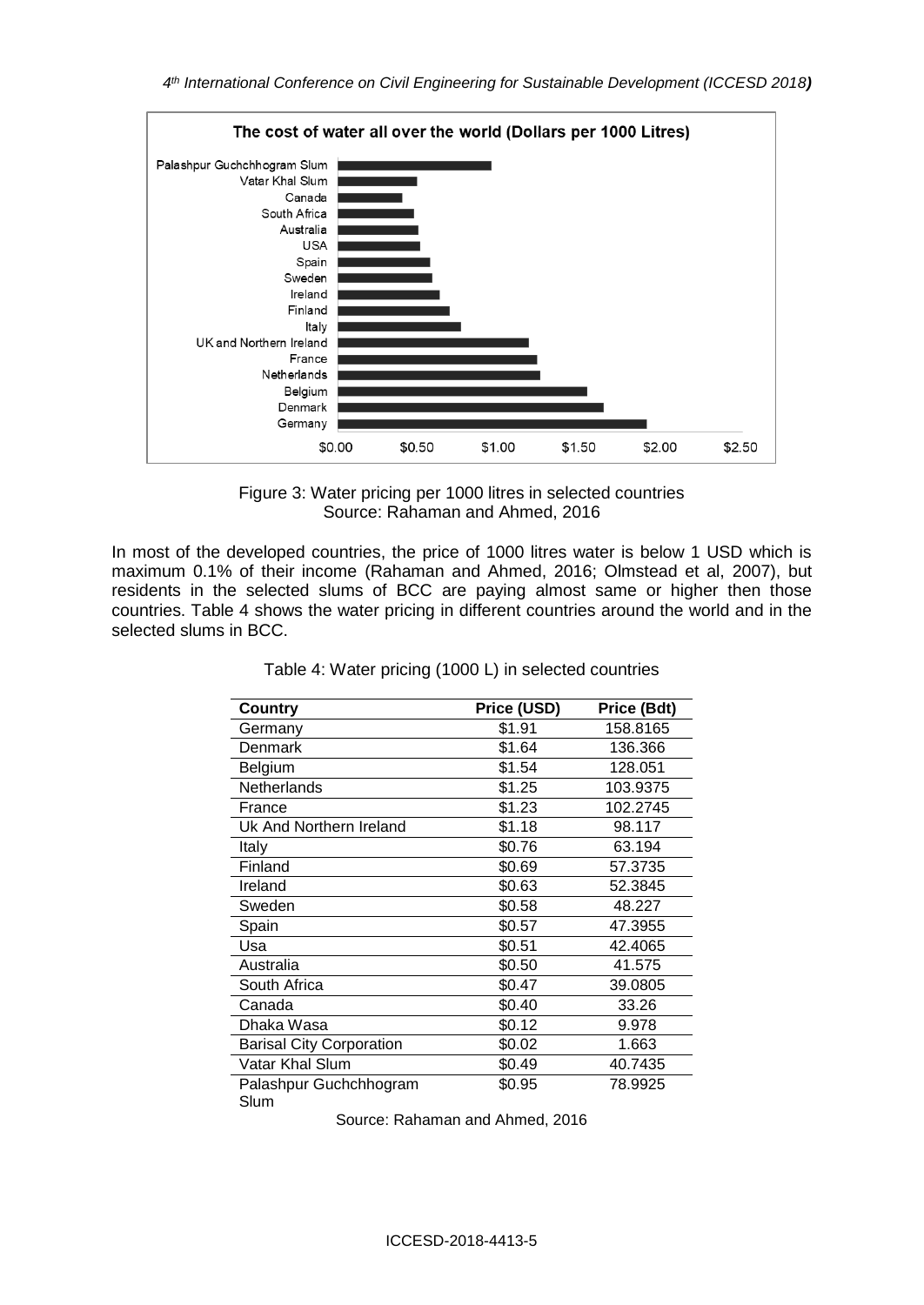# **4. CONCLUSIONS**

This study analysed the current water pricing in four selected slums of Barishal City Corporations, i.e. Stadium Colony slum, Vatar Khal slum, Palaspur Guchchogram slum and Namar Char slum.

From this study, it is found that people residing in the apartment complex with legal connection from Barishal City Corporation spend only 1.7 BDT for 1000 litres of water and the slum dwellers of Vatarkhal and Palaspur Guchchhogram slums spend around 40.42 BDT and 78.6 BDT respectively, for the same amount of water. In addition to that, the slum dwellers are spending a higher percentage of income for water than people living in apartment complex in BCC. It is quite surprising that the slum dwellers with the legal connection of water from BCC are spending a very high amount for 1000 litres water even more than many developed countries (see Figure 3). This is a clear injustice to the slum dwellers considering their economic condition.

Still, slum dwellers in the four selected slums without having legal connections from BCC, are willing to take the legal connections of water from BCC. But they could not get the connections, as the installation cost is very high. Their willingness to be connected with BCC water supply system is due to the fact that the water quality from the illegal tube wells and river water is unsafe and unreliable. Collecting water from tube wells and river requires lots of efforts and it is not possible to have access to those sources all the time. If Barisal City Corporation provides water connections with low installation cost and price water on quantity basis; the slums dwellers in the selected slums will have access to better quality of water with an affordable price.

### **5. RECOMMENDATIONS**

On the basis of the analysis on water pricing in four slums of Barisal City Corporation, following steps could improve the accessibility of quality water by slums dwellers in the study area:

- Since slum dwellers live in an illegal space in Barisal city, BCC can build a separate water supply system for the slum dwellers;
- Considering the poor economic condition of slum dwellers, BCC can provide connection with negligible installation cost and with a monthly rate based on water quantity;
- A treatment plant can be established to maintain the water quality, as the current quality of BCC is not good enough;
- Slum dwellers' not connected BCC water supply networks are collecting water from different unsafe water sources like tube wells and river. So BCC should ensure that the existing tube wells and surface water sources are safe.

#### **ACKNOWLEDGEMENTS**

Authors would like to appreciate the financial assistance of the Department of Civil Engineering, University of Asia Pacific, Dhaka, Bangladesh. Special thanks are due to Tariqul Islam and Mahadi Hasan Rabby for participating in the field study.